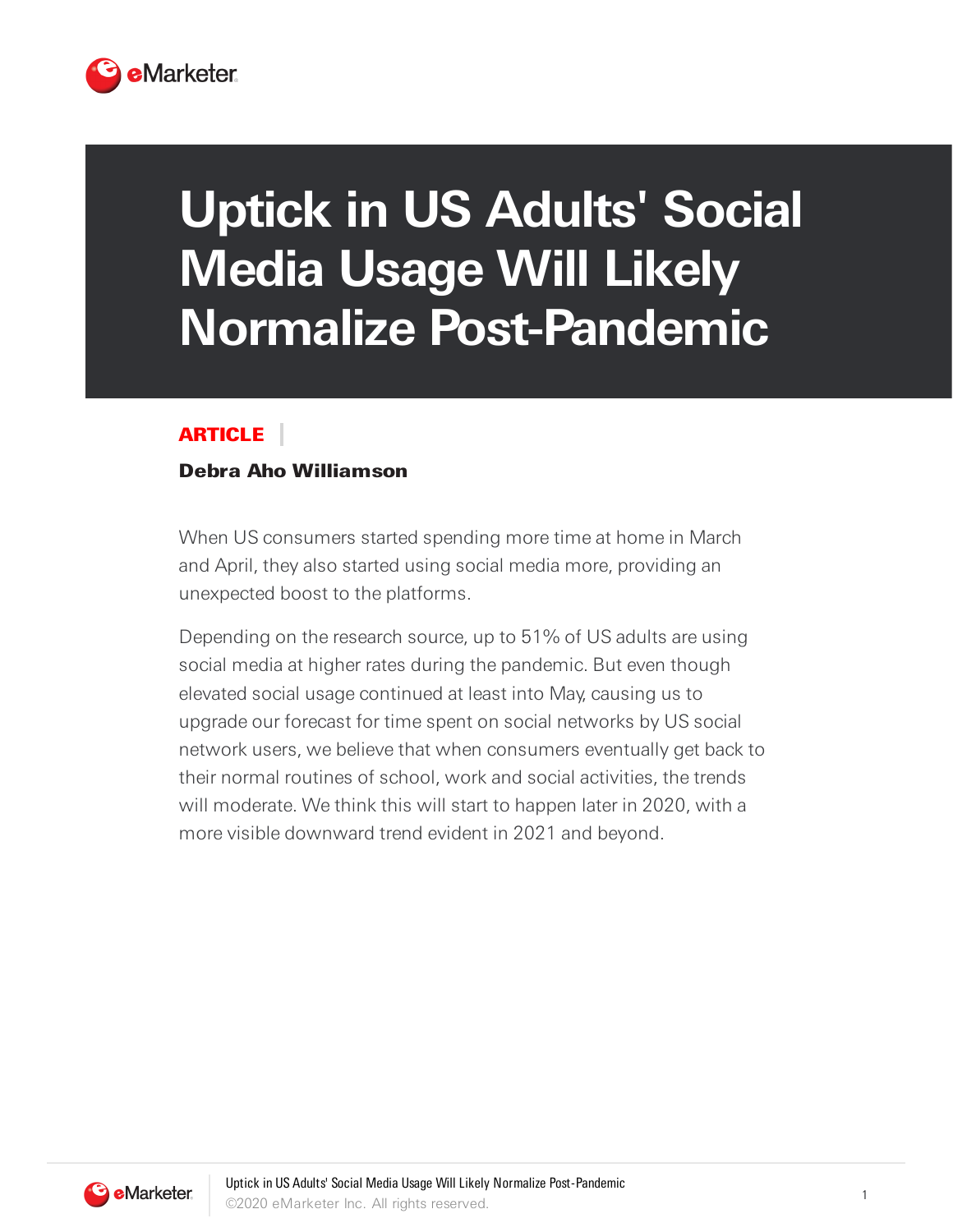

In an April 2020 GlobalWebIndex poll, only 9% of US internet users ages 16 to 64 said they expected to continue spending more time on social media after the pandemic eases. Even fewer (5%) planned to keep spending more time on messaging services. These figures were well below other activities consumers expected to continue, such as cooking, spending more time as a family and watching streaming TV services.

Americans aren't alone in thinking that their social media and messaging behaviors won't stick. Just 17% of respondents worldwide expected their elevated social media usage habits would continue, and 19% thought they'd still use messaging at high rates.

A slightly more optimistic finding comes from research by Morning Consult. It asked US adults in April 2020 what activities they thought they would continue more, less or the same post-pandemic. Nearly one-quarter said they would continue to spend more time on social media, but 51% of respondents thought their post- and pre-pandemic social usage would be the same, and 21% thought they'd use social media less after the pandemic than they did prior.

Even the leaders of the major social properties have expressed uncertainty about a sustained usage bump.